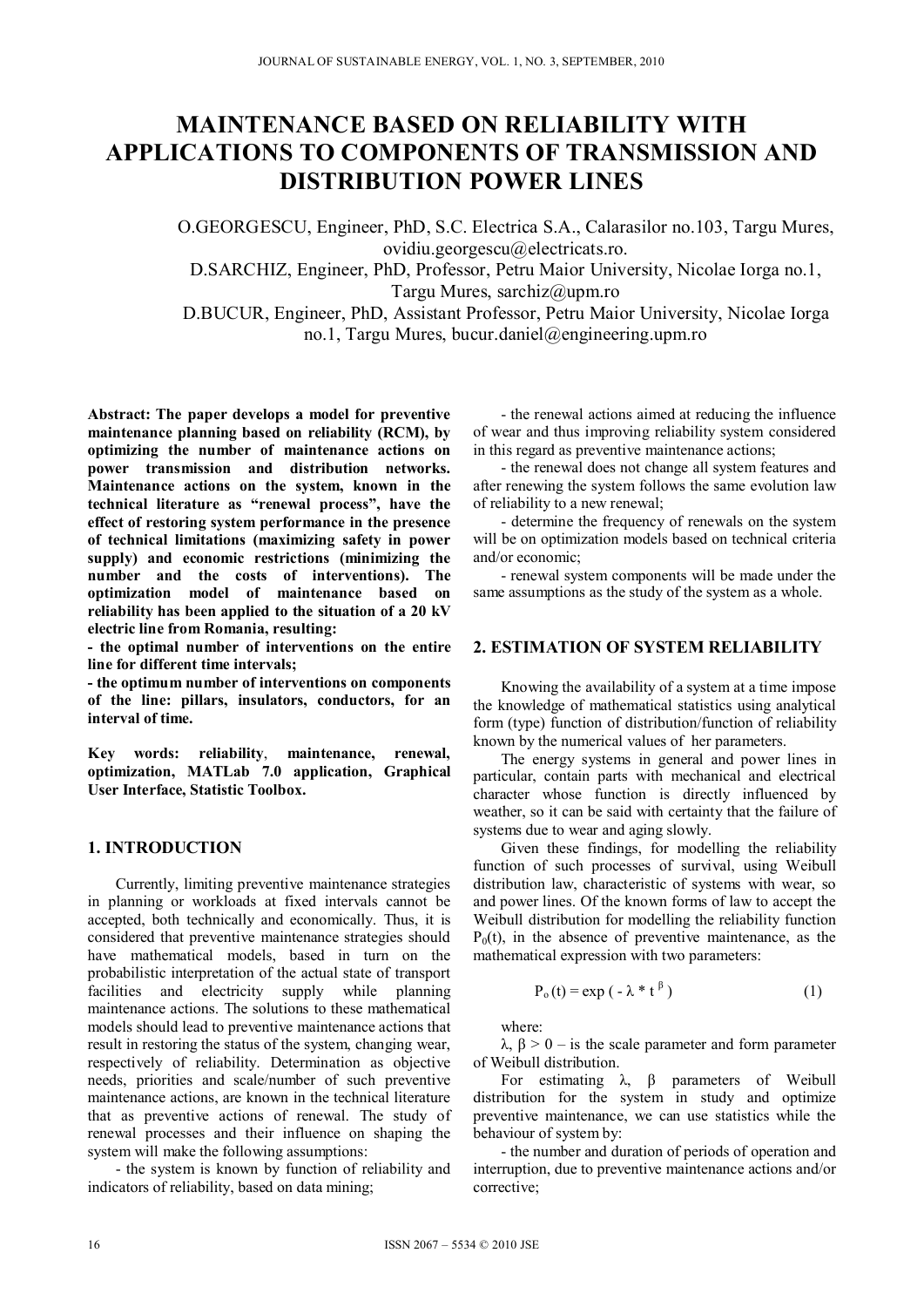- the costs of such actions on the whole system and/or his components.

#### **3. SHAPING PROCESSES OF RENEWAL**

In this preventive maintenance, while the behaviour of the system will be in the form of reliability function:  $-P_r(t)$  for new systems put into operation

$$
P_r(t) = \exp(-\lambda (r+1)^{(1-\beta)} * t^{\beta})
$$
 (2)

or,  $P_{or}(t)$  for systems in operation

$$
P_r(t) = P_o \exp(-\lambda (r+1)^{(1-\beta)} * t^{\beta})
$$
 (3)

where:

 $r -$  is the number of preventive renwal system;

 $P_{o}$  – system relaibility when planning preventive maintenance.

Influence of the number of renewal r on growth in system reliability function expressed by relationship (2), is shown in Figure 1, for a time.

t = 1800 days and  $P_0$ ,  $\lambda$ ,  $\beta$  are constants.



**Fig. 1. Influence of the number of renewals on system reliability**

## **3.1. Shaping processes of renewal per interval time**

Evolution of a renewal system with different time intervals will be represented by a number of renewal sequence  $r_1$ ,  $r_2$ , …. $r_n$  and the intervals between them  $\Delta T_i$  $|i = 1, 2...n$ 

at each period end with system reliability Pi, shown in Figure 2.

$$
\begin{array}{cccccc}\nP_0 & P_1 & P_2 & P_3 & P_i & P_n \\
T_0 \Delta T_1 T_1 \Delta T_2 & T_2 \Delta T_3 T_3 & \dots \Delta T_i & T_i \Delta T_n T_n \\
\underbrace{\begin{array}{c|c|c|c} & \dots & \dots & \dots & \dots \\
\hline\nr_1 & r_2 & r_3 & & \dots & r_n \\
\end{array}} & \dots & \dots & \dots & \dots & \dots & \dots & \dots \\
\hline\nFig. 2. The parameters of the periods  $\Delta T_i$  of renewal
$$

Starting from relation (2)  $P_n$  system reliability can be calculated at the end of  $n$ " time periods  $\Delta T_i$  | i=1,n, each time with a number of renewal  $\pi$ <sup>"</sup> | i=1,n, with relationship:

$$
P_n = P_0 \exp\left\{-\lambda_0 \sum_{i=1}^n \left[\prod_{j=1}^i (r_j + 1)^{(1-\beta)} * \Delta T_j^{\beta}\right]\right\}
$$
 (4)

Representing the variation of system reliability in the relationship (4), on three intervals time  $\Delta$ T=1000 days with different renewal period for each  $P_0$ ,  $\lambda$ ,  $\beta$  constant, resulting the graph shown in Figure 3.



**Fig. 3. Influence of the renewals "ri" on the reliability of the line, for three intervals of time ∆Ti**

# **3.2. Shaping processes of renewal per components of electrical line**

The operating state of a electrical line is directly influenced by the status of each component, so that the establishment of preventive maintenance of a line through the components involves the following steps and assumptions for calculation:

- constructive functional knowledge of the line profile and her components: pillars, conductors, isolators, protections; - analysis and processing based on statistical and probabilistic models of data mining, resulting in the final the indicators of operating reliability and probability of electrical line and components, as long a period of operation;

- modelling and optimization of preventive maintenance of electrical line through the components;

- preventive renewal system components will be made under the same assumptions as the study of the system as a whole , in this case reliability function of each component follows a Weibull distribution of the form (1).

For case of electrical line for power transmission and distribution simple circuit, in terms of reliability, security scheme is a scheme with all elements connected in series represented in Figure 4, each component having parameters Pi<sub>0</sub>; λi; βi | i=1,3.



**Fig. 4. Equivalent safety scheme for power line**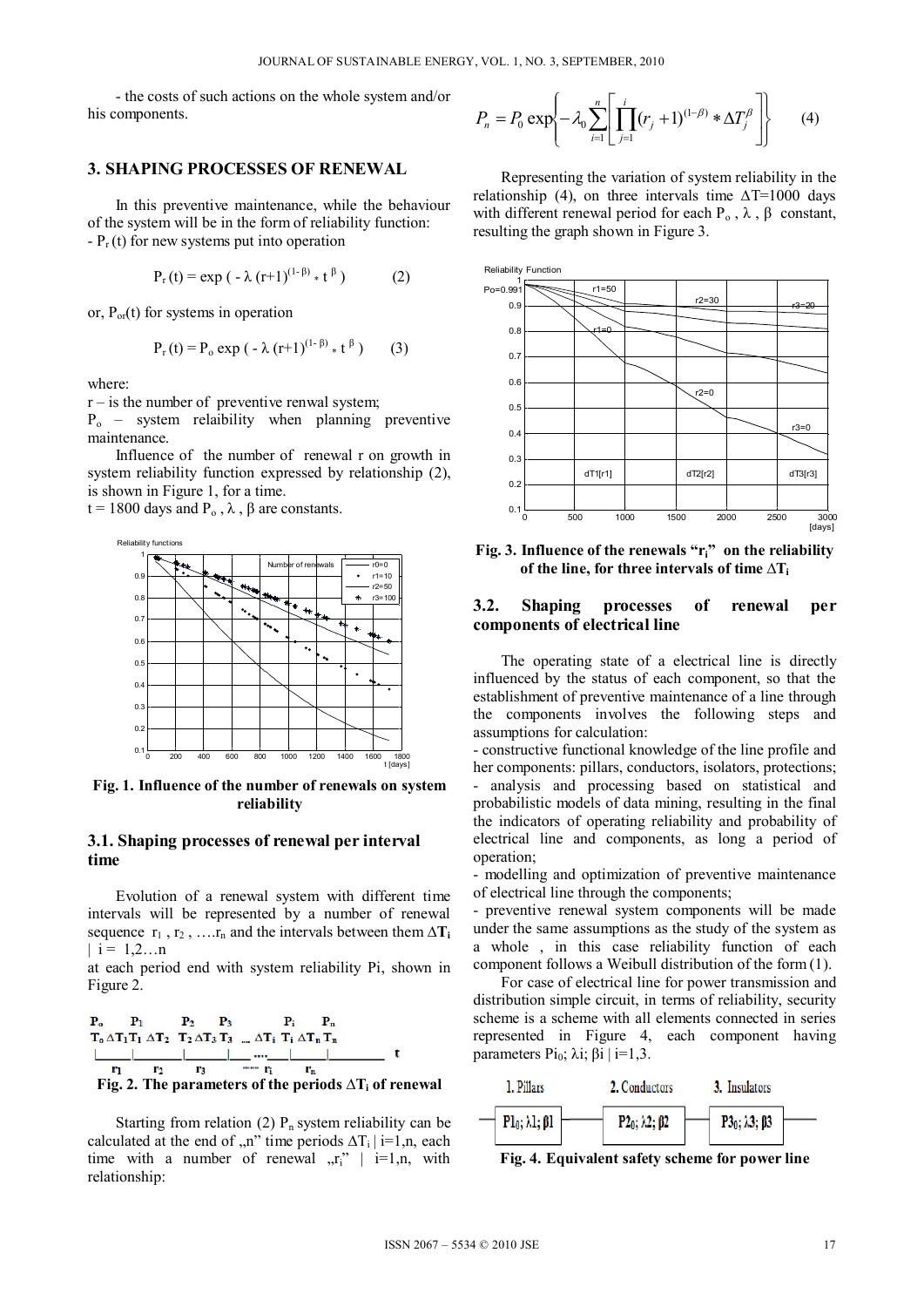Assuming a mentenance functions of the form (3) on each component of the line, the probability of functioning of the entire line at the end of the time **∆**T, will be given by  $(5)$ :

$$
P_L(\Delta T) = \prod_{i=1}^3 P_i(\Delta T) = \prod_{i=1}^3 P_{i_0} * \exp[-\lambda_i (r_i + 1)^{(1-\beta_i)} * (\Delta T)^{i i}]
$$
(5)

where for the component  $\mu$ <sup>"</sup> we have:

 $r_i$  – the number of renewal on time  $\Delta T$ ;

 $Pi_0$  – the reliability of the component in the moment of planning preventive maintenance.

# **4. THE OPTIMIZATION OF PROCESSES OF RENEWAL PREVENTIVE**

In base of relations  $(4)$  and  $(5)$ , it can be establish a mathematical model for Optimizing Reliability Based Maintenance (RCM), model that would allow determining the optimal number of renewal actions for a system or his components for one or more intervals time, on the basis of technical limitations and/or economic. Such a mathematical model has the following structure:

#### **4.1. Variables by optimized**

We choose the variables by optimized measurements:

 $r_i$  - number of renewals in the system, every time

 $\Delta T_i | i = 1, n$ 

or,

$$
r_i
$$
 – the number of renewals on components with i=1,2,3.

Crowd these parameters whose optimal value we want to establish, are treated unit by *X,* vector of optimized variables of the form:

$$
X = [x_1 x_2 \dots x_n]^T
$$
 (6)

with:

 $x_1 \equiv r_1$   $x_2 \equiv r_2$   $x_3 \equiv r_3$  .....  $x_n \equiv r_n$  (7)

#### **4.2. Objective function**

The objective function is an expression of mathematical optimization criterion chosen, which requires that expression to model as accuracy reliability renewal  $P_S(X)$ , or the costs of maintenance processes  $C(X)$  involved in the maintenance and operation, expressed as the function of optimized variables X, or:

$$
max \{ P_S(X) \}, \text{ respective } min \{ Q(X) = 1 - P_S(X) \} \quad (8)
$$
\n
$$
on, \qquad min \{ C(X) \} \tag{9}
$$

in the presence of restrictions imposed to variables by optimized "X", or functions of these variables.

#### **4.3. Constraints of the model**

The constraints model can have two types:

4.3.1. Formulated to the optimization variables  $x_i$  |  $i = 1, n$ if having this form on the conditions:

- variables  $x_i$  |  $i = 1$ , *n*, were considered real and continuous on the interval  $x_i^{\min} \le x_i \le x_i^{\max}$  (10) where:

 $x_i^{\text{min}}$  – the minimum number of renewals;

 $x_i^{\text{max}}$  – the maximum number of renewals.

This set of constraints, form a system of linear constraints.

4.3.2. Formulated on technical and economic parameters of the system in study, for example:

- reliability of consumer  $P_S(X)$  or, after a period of time following renewal applied to be greather than a minimum required reliability of the safety  $P^{\min}$  or,

$$
P_S(x) \ge P^{\min} \tag{11}
$$

- time of unplanned interruption to the consumer for a period of time ∆*T* should not exceed a required value *T*max established by contractual relationship with the consumer, or:

$$
[1 - P_S(x)]^* \Delta T \le T^{\max} \tag{12}
$$

- the number of unplanned interruptions to the consumer for a period of time ∆*T* does not exceed a maximum number imposed *NV* max , through contractual relationship with the consumer, or:

$$
[P_S(x) * \lambda_m * \Delta T] \leq N V^{\max} \tag{13}
$$

- the total cost of system maintenance, not exceed a targeted  $CT^{max}$ , or:

$$
CMP(x) + CMC(x) \le CT^{\max} \tag{14}
$$

where:

 $CMP(x)$  – preventive maintenance costs;  $CMC(x)$  – corrective maintenance costs due.

In all cases, the constraints by the form  $(11) - (14)$  are in terms of mathematical "nonlinear constraints", forming one or more systems of nonlinear inequalities.

As worded, the mathematical model for Optimizing Reliability Based Maintenance (RCM) forming a nonlinear programming problem. This problem was solved with the specialized software package MATLAB 7.0.

#### **5. NUMERICAL RESULTS**

Optimization model presented in paragraph 4, it was applied to electrical power line 20 kV TGM-L, with the length of 89 km, 1106 pillars and conductors of OL-AL at 50 mm². To establish the reliability function of the line currently  $Po(t)$ , relationship  $(1)$ , from the "sheets of interventions" on maintenance in recent years the line was chosen as variable parameters:

a) time moments (expressed in days) corresponding to incident i when the functioning of line was interrupted,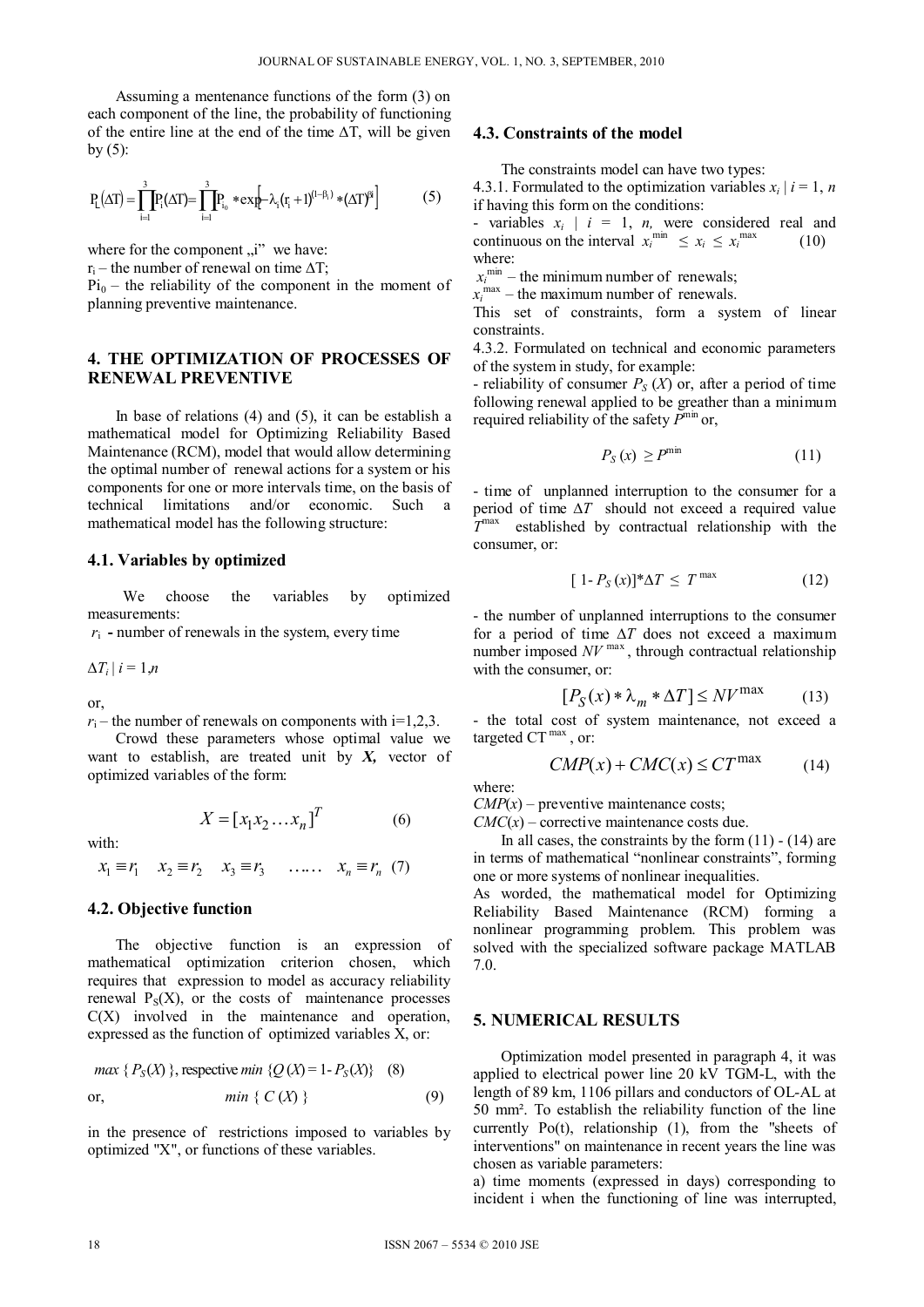considering only corrective instances to restore line function<sup>-</sup>

b) duration of corrective instances (expressed in minutes) to restore the line after corresponding incident i; presented in Table 1, resulting in the Weibull function parameters:

 $λ = -0.00126688$ 

$$
\beta = 1.29398252
$$

**Table 1. The incidents, moments and corresponding interruption time** 

| Incident<br>number $(i)$ |     |     |     | $\overline{a}$      | 52   | 53   | 54  |
|--------------------------|-----|-----|-----|---------------------|------|------|-----|
| $t_i$ (days)             | 62  | 68  | 80  | $\cdot \cdot \cdot$ | 1608 | 1638 |     |
| $T_{ri}$ (min)           | 213 | 118 | 352 |                     | 403  | 178  | 841 |

Based on these parameters of reliability of the line at baseline and optimization model were established in assumptions 4.3., the optimal number of renewals " $r_0$ " on electric line or her components during a year, resulting these graphs of variation.







**Fig. 6. The variation of the optimal number of renewals depending on the maximum number of allowed damage**



**Fig. 7. The variation of costs with power line mentenance depending by the optimal number of renewals**



**Fig. 8. The variation of renewals number on the electrical power line components, depending by minimum reliability reqiured on each component** 

## **6. CONCLUSIONS**

This paper presents results of research in mathematical modelling of the reliability of stochastic systems with type wear, so that's the prediction of future behaviour can only with some probability and is based on knowledge of its evolution in the past and planned interventions - known in work "renewal". Determining the optimal number of renewals planned (expected?) on a 20 KV electric lines for aces while maintaining performance - that maintainability, is applied to the reliability-based Maintenance (RCM).

### **7. REFERENCES**

Conference citation:

[1]. M. Louit, R. Pascual, D. Banjevic, 2009, "Optimal interval for major maintenance actions in electricity distribution